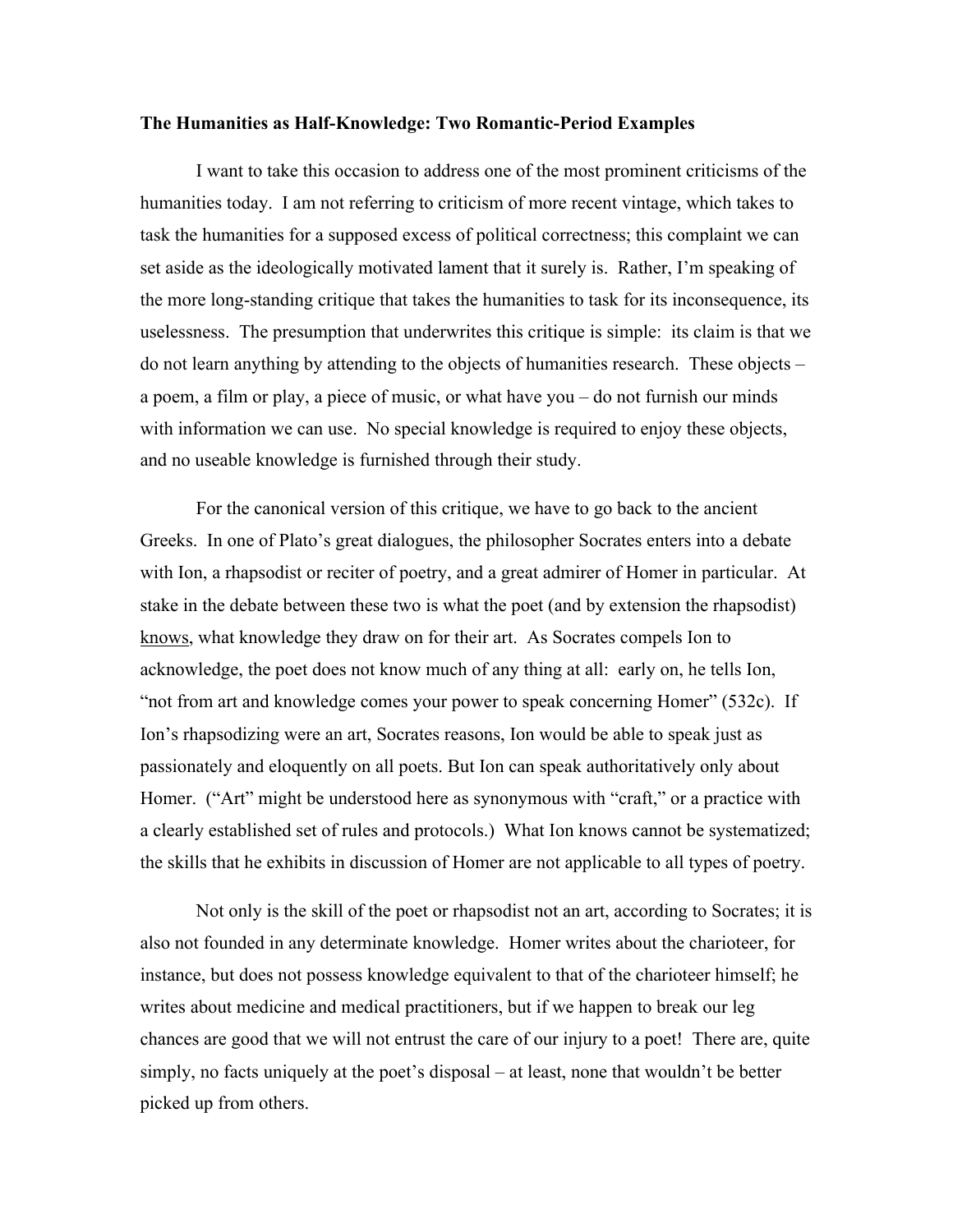Socrates does grant that the poet's skill is in some respects a wondrous thing. But in establishing that this skill comes neither from art nor knowledge, Plato identifies what in his view is the essential irrationality of poetic thinking. Poetry does not produce knowledge because it does not originate in rational thought. In a famous passage, Socrates tells us that "lyric poets are not in their senses when they make these lovely lyric poems…the poet is a light and winged thing, and holy, and never able to compose until he has become inspired, and is beside himself and reason is no longer in him" (534a-b). This critique of the poets is sharper still in the  $10<sup>th</sup>$  Book of Plato's Republic, where Socrates famously gives his reasons for wishing to expel poets from the ideal city-state. In this book, Socrates insists that the irrationality of the poets is a scandalous offense to the rational pursuit of truth. They represent a distraction from the business of truthseeking, and something of a dangerous one at that.

I come before you neither to bury nor to praise the illustrious Plato. And I believe that it's important to take such criticisms seriously. Indeed I can assure you that, as a professor of the humanities at MIT, it is virtually impossible not to do so. It seems that the humanities is often called upon to justify its existence, and at no times more so than in moments of financial crisis; here at MIT, at this temple dedicated to the great and noble end of problem-solving, we are no exception. But what kind of justification can we produce for a kind of knowledge that is not quite knowledge, that does not solve realworld problems? Even if we are not prepared to go quite so far as Plato did, and denounce the poet for actively obstructing the search for truth, we may still need to answer to the charge that the objects of humanities research – I'll follow Plato in taking poetry as the paradigmatic example – teach us nothing. We need to ask then: what does the poet, or what does the humanist, know?

I now want to turn to two poems of the British Romantic period that offer perspectives on this very question. We will recognize that in neither case is an unequivocally affirmative answer provided to the question of what the poet knows. Indeed, both poems would seem to confirm the premises of Plato's criticism, inasmuch as they give expression to a type of knowledge that can barely be called knowledge as such, since it remains necessarily speculative, provisional, and incomplete. As I've suggested,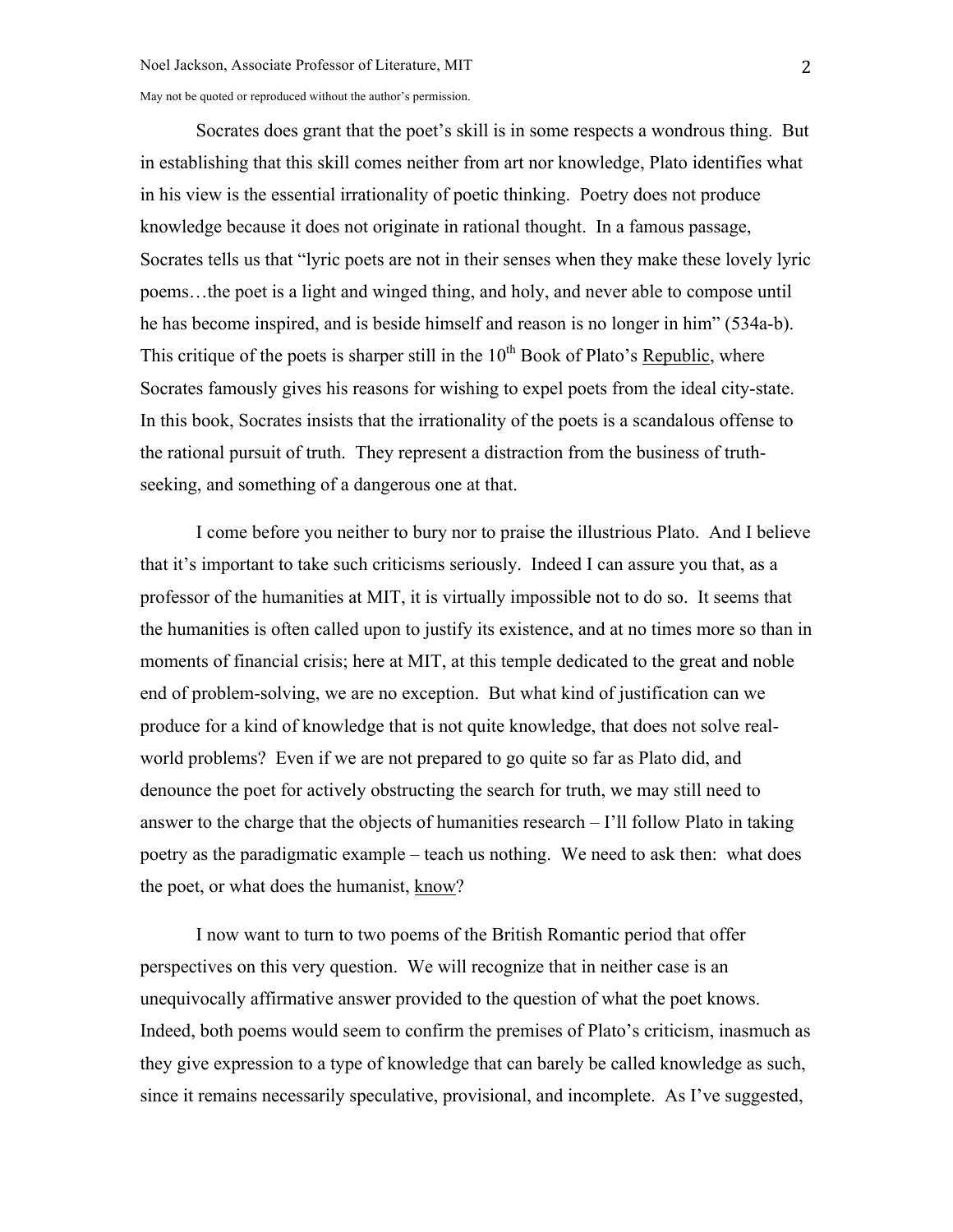this has been the ground on which the humanities has long seemed weakest in the eyes of its critics. Whereas Plato regards this kind of poetic thinking as useless and worse, however, we find in these poems a qualified defense of not-knowing, and a concomitant claim on behalf of what the poet John Keats called "half-knowledge." Both poems make a brief for the importance of attending to thoughts principally characterized by their incompletion and open-endedness; they embrace a kind of thinking that pointedly does not resolve into determinate knowledge. And both paradoxically ask us to accept, if only provisionally and for a time, this half-knowledge as a kind of fulfilled and complete knowledge in its own right.

In William Wordsworth's "The Thorn," an idiosyncratic narrator explores a mystery attached to a landscape and to the natural objects therein. We learn that a woman named Martha Ray is often seen near an aged thorn, where she cries "O misery!" Village gossip has it that this woman was deceived by her lover, Stephen Hill, and abandoned by him when she was pregnant. But any further reason for her distress, and the significance of the thorn by which she constantly sits, is otherwise entirely unclear. As the narrator unfolds this tale, questions as to the cause of her misery, and about her attachment to this particular spot, come thick and fast, as in the following stanza:

Now wherefore thus, by day and night, In rain, in tempest, and in snow, Thus to the dreary mountain-top Does this poor woman go? And why sits she beside the thorn When the blue day-light's in the sky, Or when the whirlwind's on the hill, Or frosty air is keen and still, And wherefore does she cry? – Oh wherefore? Wherefore? Tell me why Does she repeat that doleful cry?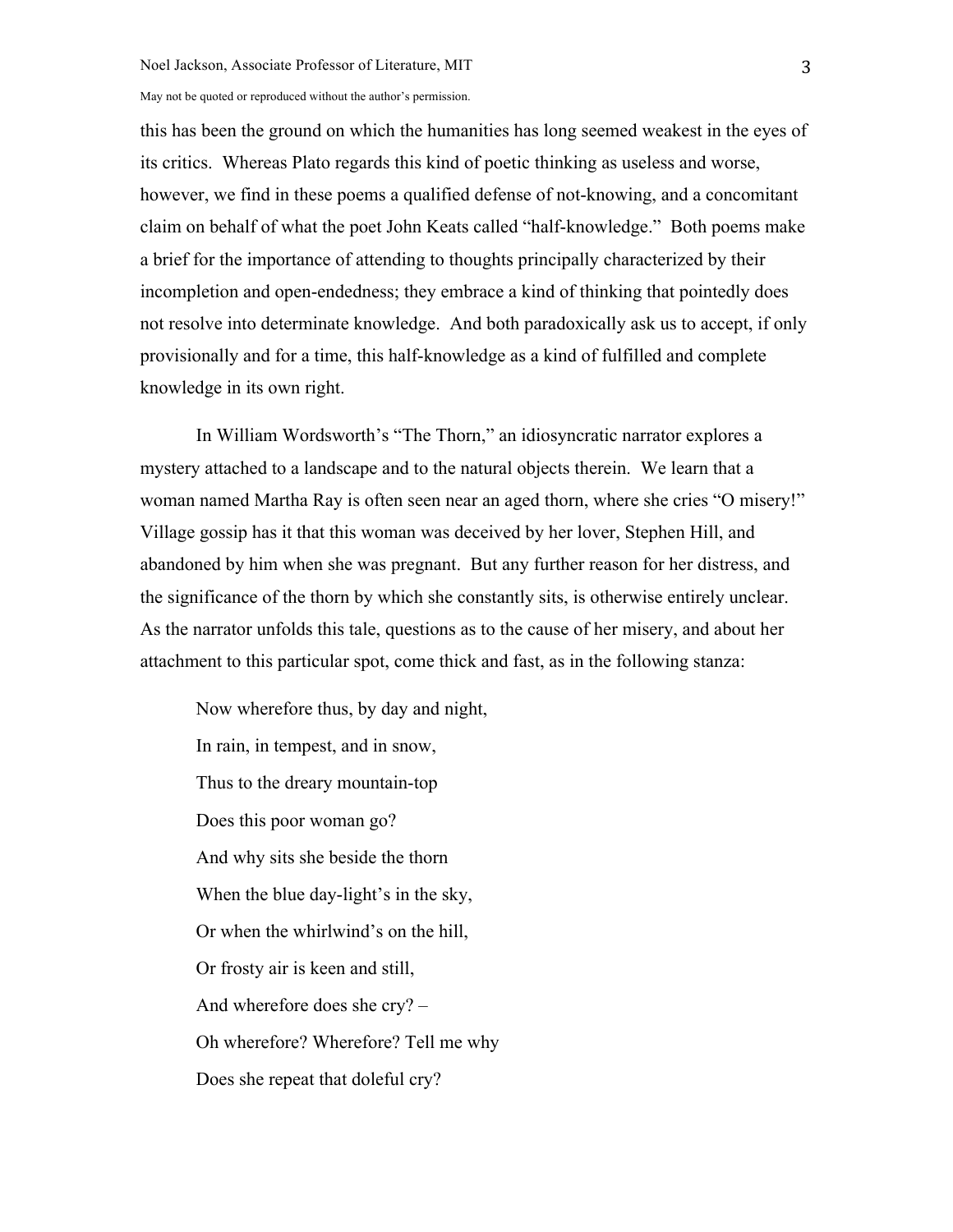Why is she there? What has happened for her to be so miserable? As the narrator repeatedly says, "no one knows." He frequently confesses his ignorance of these details: "I cannot tell, I wish I could"; "No more I know; I wish I did," and so on.

The problem that Wordsworth's poem presents us with is one of causal inference. What can we ascertain of causes that are evident only in their effects? How can we assess within some reasonable degree of certainty the event that happened? We see the narrator of the poem go through various procedures in an attempt to get at the truth of Martha Ray's predicament – to grasp hold of some fact or piece of evidence that would either confirm Martha Ray's innocence, or prove her beyond a shadow of a doubt as the murderer of her child. He scans the landscape for clues and evidence, mapping and measuring the surroundings. He records the testimony of villagers who have seen or known Martha Ray, and who might be able to shed light on her attachment to this spot. And once, he tells us, in a violent rainstorm, he encounters Martha Ray, stationed by the thorn as she always is, crying "O misery!" Yet none of these details yield determinate knowledge of Martha Ray's story. No "facts" that we are capable of assembling are sufficient to produce a fully satisfying account of what truly happened.

We will readily acknowledge that causal explanation, the delineation of why things happen in the world, is one of the highest achievements of rational thinking; causal connections give us certain knowledge about the world. Rather than showing us the fulfillment of this impulse, however, Wordsworth illustrates its failure, as our knowledge of the tale is left pointedly incomplete. With what may seem to be an utter disregard for the conventions of plot or narrative explanation, Wordsworth prevents us from fully understanding Martha Ray's character or story. Something about her remains resistant to our prying gaze; her speech is indecipherable except as the expression of human suffering. The one thing of which we can feel certain in "The Thorn" is that there is a striking object in the landscape with which some tragic story seems to be associated. So the poem begins with and keeps coming back to this thorn; the very title of the poem – "The Thorn" as opposed to say, "The Ballad of Martha Ray" – displaces the focus of the tale from the ostensible figure of the story to the object powerfully though ambiguously associated with her. "There is a thorn, it looks so old, in truth you'd find it hard to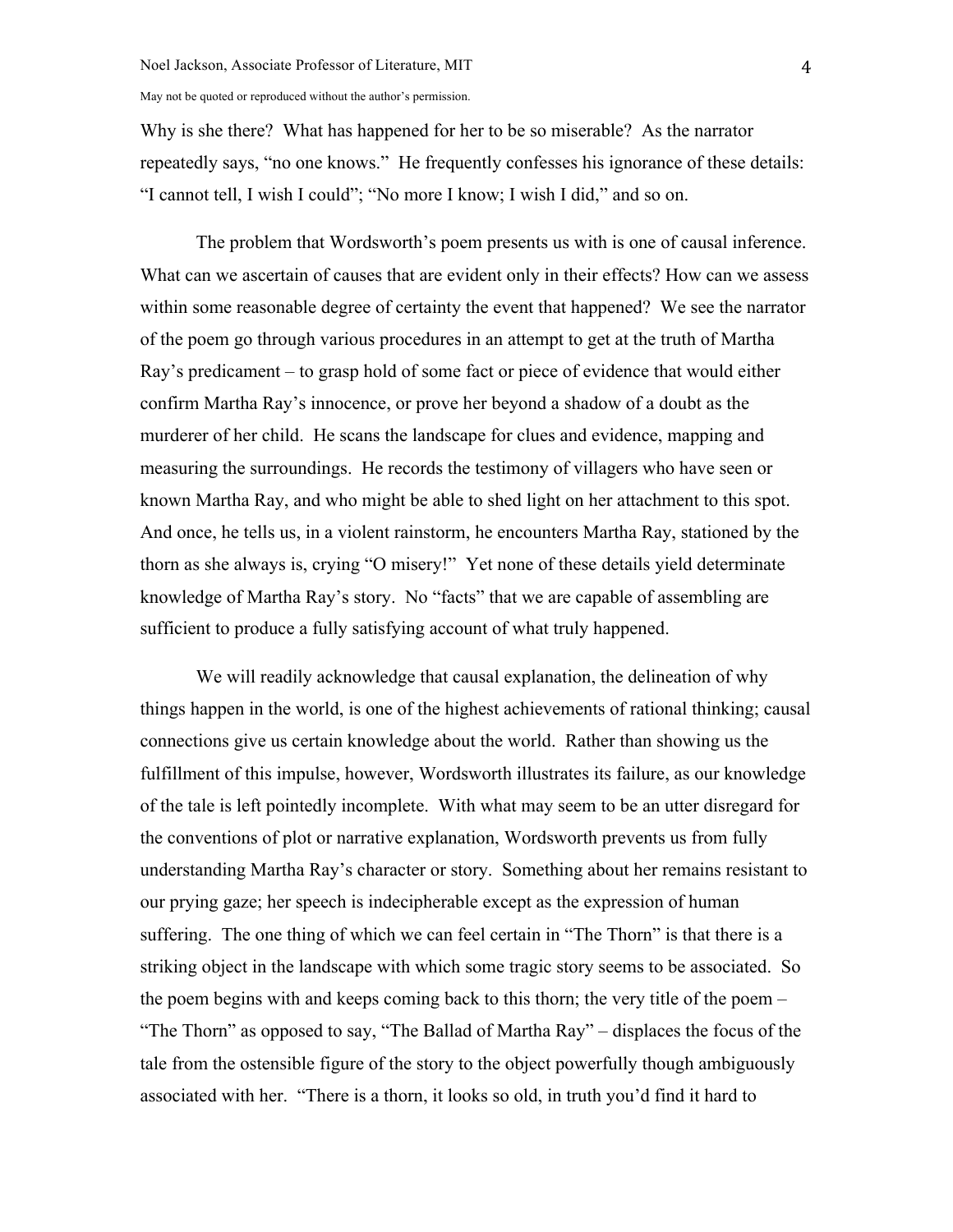say…" The solitary thorn on the hillside is made to stand as a repository for our feelings and an emblem of what we don't and can't know about Martha's tale. The call to content oneself with that minimum of information is heard clearest in the narrator's invitation to visit the spot oneself: he says, "Perhaps when you are at the place, / You something of her tale may trace." We know little about her tale; but for the purposes of our moral feeling, that "something" we know may turn out to be enough.

Let me shift now to the second of the Romantic poems that I wanted to discuss, Keats's "Ode on a Grecian Urn." Keats's famous Ode is perhaps best known for its concluding aphorism, "Beauty is truth, truth beauty," which is the message that the speaker finds to be embodied and as it were uttered by the urn itself. The sublime abstraction of this statement – sufficiently closed-ended in itself, to be sure – represents a clear enough argument against Plato, who found the artist's work to be an evasion or even corruption of truth rather than its embodiment. But we'll note that this imagined statement of the urn is a curious kind of non-answer to the flurry of questions that precede it:

What leaf-fring'd legend haunts about thy shape Of deities or mortals, or of both, In Tempe or the dales of Arcady? What men or gods are these? What maidens loth? What mad pursuit? What struggle to escape? What pipes and timbrels? What wild ecstasy?

From the beginning of the Ode, the speaker poses questions ostensibly intended to get to the bottom of what this beautiful object is about, what it means. We might recall Wordsworth's similarly insistent interrogatives in "The Thorn": "Wherefore, tell me why, does she repeat that doleful cry?" Well, just as in "The Thorn," where "I cannot tell" is the only definitive answer that the speaker is capable of returning to these questions, the questions in the Ode go unanswered. "[L]ittle town," he writes (that is, the town depicted on the surface of the urn), "thy streets for evermore / Will silent be; and not a soul to tell / Why thou art desolate."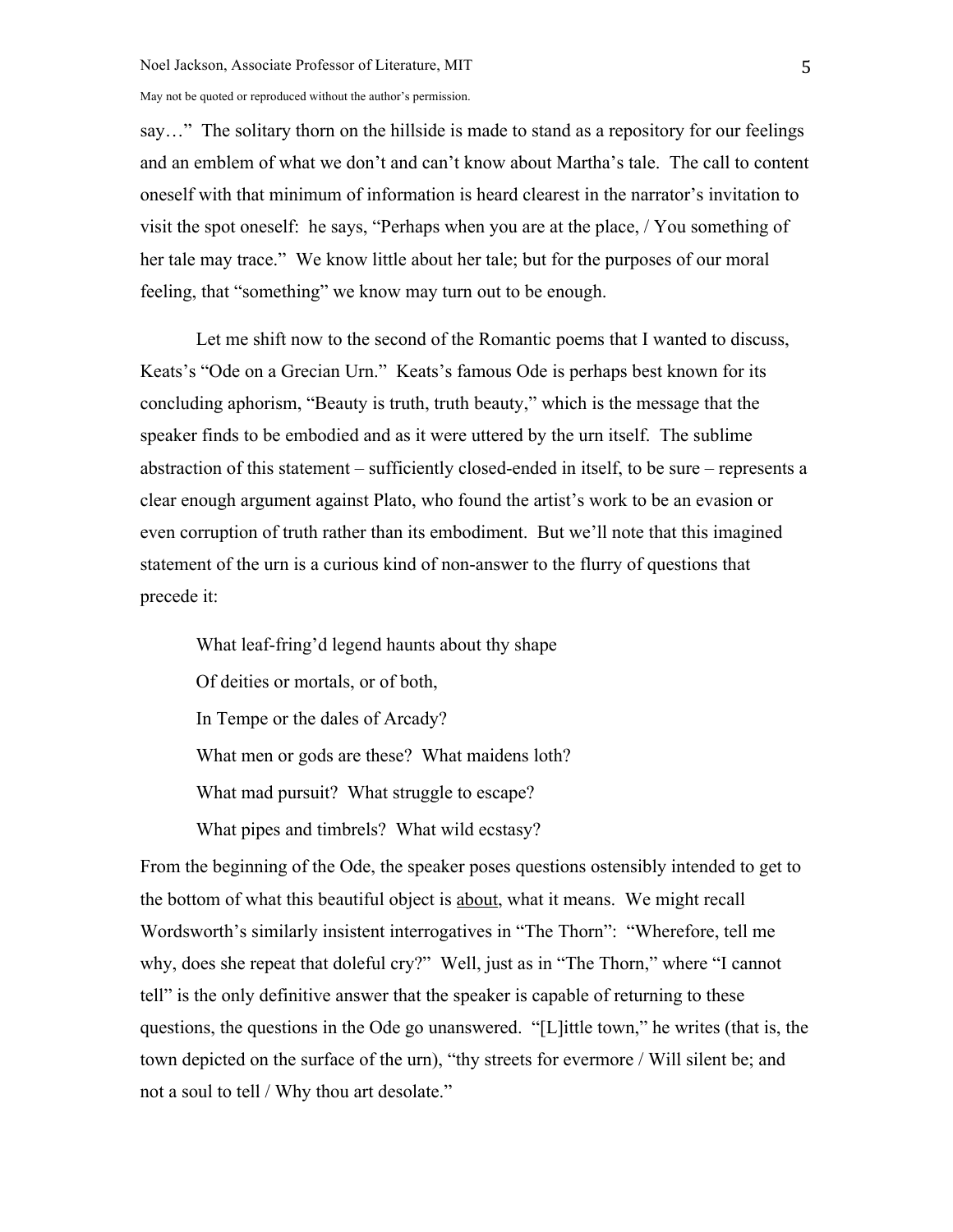As his poetry often does, Keats presents us with a little drama of aesthetic experience: the encounter of a beautiful, seemingly eternal object with a mortal speaker who wishes to understand it – and who must in the process come to terms with what "understanding" in this context means. For this silent, ancient object rebuffs the speaker's inquiries. He grows frustrated with this urn as the poem goes on, and in the final stanza unleashes some of this frustration at the object itself: "Thou, silent form, dost tease us out of thought / As doth eternity: Cold Pastoral!" The speaker rebukes the urn for its "coldness," as if he were a jealous and heartsick lover – which in a sense, of course, is exactly what he is, spellbound by a beautiful object that refuses to be possessed fully by the understanding. The urn, like any great art object, gives us nothing in the strict sense. Yet this object remains, paradoxically as may seem, "a friend to man," whose "friendship" consists in the momentary experience that it enables; indeed even in the questions that it raises and leaves unanswered. As the speaker of this poem comes to recognize, the non-answer that the urn returns is itself a kind of answer, complete in itself. The urn at once "teases us out of thought" and produces new channels for thought.

Even more explicitly than Wordsworth's earlier poem, Keats's Ode is an allegory of the kind of thinking that goes on in poetry. This is the kind of thinking that Keats famously named "negative capability," and which he took to be the mark of genius in the poet. Keats defines this as the ability to remain in a speculative state "of being in uncertainties, Mysteries, doubts, without any irritable reaching after fact  $\&$  reason." This suspension or experience of temporary release from rational thought does not in any way entail the relinquishment of reason, as Plato would have it. But it does require us to perceive the necessary incompletion and open-endedness of half-knowledge as a momentarily fulfilled knowledge in its own right. Art asks that we make a temporary home in ideas or experiences for which there can be no easy explanations.

I want to suggest that the very ground on which Plato and many since have dismissed the humanities is in another view the basis for the enduring and vital importance of the humanities today. It is worth remembering that problem solving – the activity prized above all others at an institution such as MIT – is made possible only through the prior activity of problem making. Problem making begins with the